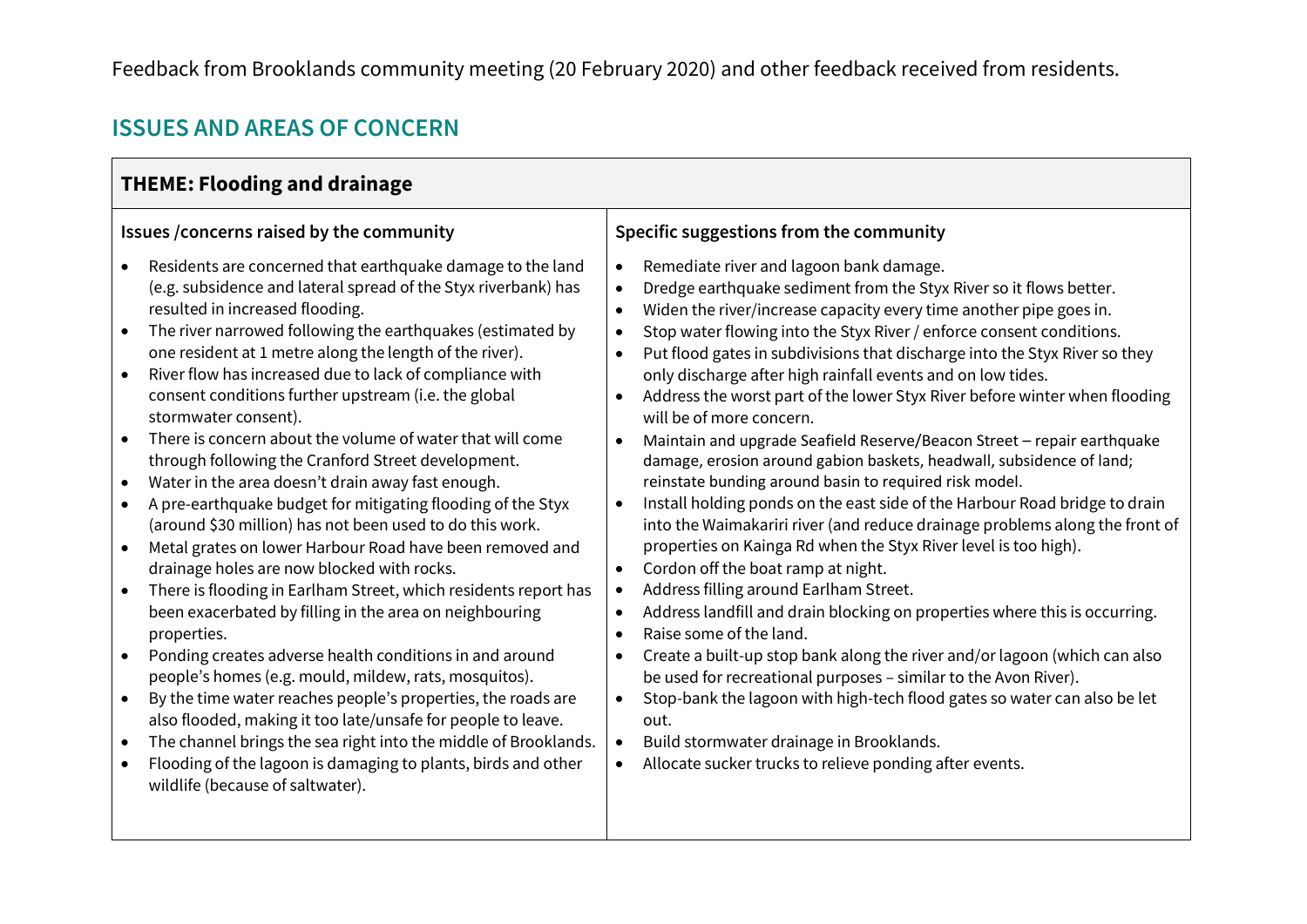| THEME: Infrastructure, services and amenity                                                                                                                                                                                                                                                                                                                                                                                                                                                                                                                                                                                                                                                                                             |                                                                                                                                                                                                                                                                                                                                                                                                                                                                                                                           |  |
|-----------------------------------------------------------------------------------------------------------------------------------------------------------------------------------------------------------------------------------------------------------------------------------------------------------------------------------------------------------------------------------------------------------------------------------------------------------------------------------------------------------------------------------------------------------------------------------------------------------------------------------------------------------------------------------------------------------------------------------------|---------------------------------------------------------------------------------------------------------------------------------------------------------------------------------------------------------------------------------------------------------------------------------------------------------------------------------------------------------------------------------------------------------------------------------------------------------------------------------------------------------------------------|--|
| Issues / concerns raised by the community                                                                                                                                                                                                                                                                                                                                                                                                                                                                                                                                                                                                                                                                                               | Specific suggestions from the community                                                                                                                                                                                                                                                                                                                                                                                                                                                                                   |  |
| The footpaths and roads are in a state of disrepair and not<br>$\bullet$<br>maintained. This makes it hard for people to walk around<br>safely (without tripping) and is damaging to people's cars.<br>Some roads were damaged during previous water<br>$\bullet$<br>infrastructure works and not filled in properly.<br>Residents are paying rates yet receiving little in the way of<br>$\bullet$<br>service and infrastructure.<br>Property values have declined because of the lack of<br>$\bullet$<br>maintenance in the area.<br>There is a lack of clarity about whether residents can trim trees<br>and planting encroaching on their properties from Crown-<br>owned land.<br>Grass berms are being left for residents to mow. | Repair the footpaths and roads. Specific examples include:<br>$\bullet$<br>Chalford Street - fix pot holes<br>Earlham Street - make it a proper sealed road with drainage and<br>street lighting<br>Harbour Road - tidy up the end where water is coming in and put in<br>bollards or similar to restrict cars in the area.<br>Put up "Welcome to Brooklands" signage.<br>Put up street signs.<br>Remediate (and maintain) Seafield wetland.<br>$\bullet$<br>Repair and maintain toilets by the lagoon and in the Domain. |  |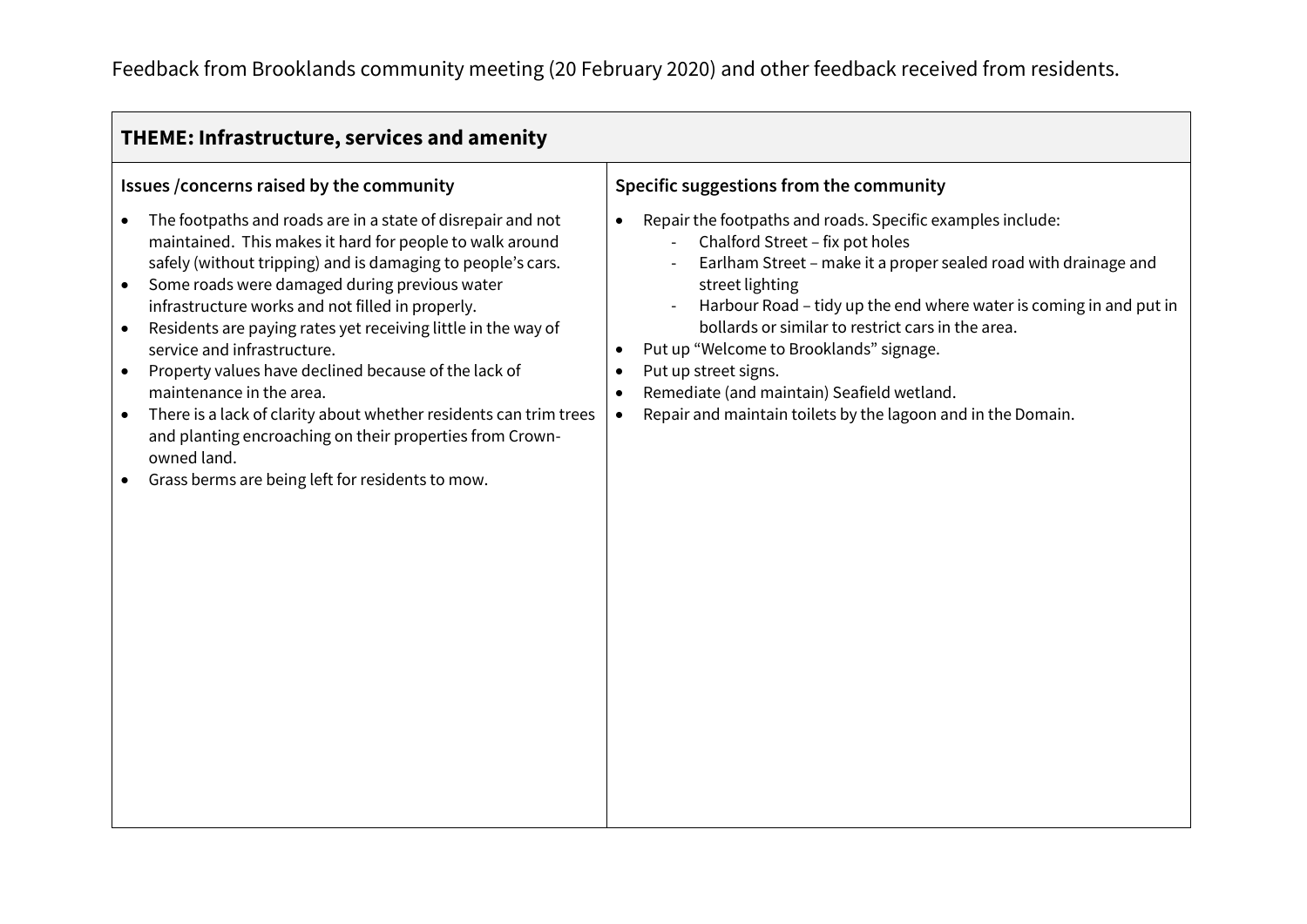| THEME: Security, crime and anti-social behaviour                                                                                                                                                                                                                                                                                                                                                                                                                                                                                                                                                                                                                                                                                                                                                                                                                                                                            |                                                                                                                                                                                                                                                                                                                                                                                                                                                                                                                                                                                                                                                                                                                                                                          |  |
|-----------------------------------------------------------------------------------------------------------------------------------------------------------------------------------------------------------------------------------------------------------------------------------------------------------------------------------------------------------------------------------------------------------------------------------------------------------------------------------------------------------------------------------------------------------------------------------------------------------------------------------------------------------------------------------------------------------------------------------------------------------------------------------------------------------------------------------------------------------------------------------------------------------------------------|--------------------------------------------------------------------------------------------------------------------------------------------------------------------------------------------------------------------------------------------------------------------------------------------------------------------------------------------------------------------------------------------------------------------------------------------------------------------------------------------------------------------------------------------------------------------------------------------------------------------------------------------------------------------------------------------------------------------------------------------------------------------------|--|
| Issues / concerns raised by the community                                                                                                                                                                                                                                                                                                                                                                                                                                                                                                                                                                                                                                                                                                                                                                                                                                                                                   | Specific suggestions from the community                                                                                                                                                                                                                                                                                                                                                                                                                                                                                                                                                                                                                                                                                                                                  |  |
| Lack of housing and people in area has attracted criminal and<br>anti-social behaviour. For example:<br>Residents have seen people dealing drugs in the area.<br>One resident was threatened with a weapon by thieves.<br>The fire station has been broken into.<br>Lack of street lighting across Brooklands undermines people's<br>feelings of safety. Some street lights are not working.<br>There is a problem with rubbish and burnt cars being left in the<br>area.<br>Boy racers are frequent visitors to the area and turn up at all<br>$\bullet$<br>times of the day. Their driving is dangerous and creates noise<br>and safety issues for children and others moving around the<br>area.<br>There has been poor Police response to calls regarding<br>antisocial and illegal behaviour.<br>Security guards seem more interested in keeping people off<br>$\bullet$<br>Crown-owned land than keeping people safe. | Install street lights down inhabited and main streets.<br>$\bullet$<br>Fix street lights that are not working.<br>$\bullet$<br>Install security cameras at each of the two access roads to Brooklands.<br>$\bullet$<br>Put a camera in the forest to monitor boy racers, 'undesirables' and tipping.<br>Install judder bars or similar to deter boy racers.<br>$\bullet$<br>Narrow the main road and block off some roads.<br>Make some roads private access only.<br>$\bullet$<br>Review the speed limits.<br>Increase the security presence in the area.<br>$\bullet$<br>Improve the Police response to calls.<br>$\bullet$<br>Get more people using the land to drive out boy racers etc and make people<br>$\bullet$<br>feel safer (see aspirations for the future). |  |
| <b>THEME: District Plan rules and zoning implications</b>                                                                                                                                                                                                                                                                                                                                                                                                                                                                                                                                                                                                                                                                                                                                                                                                                                                                   |                                                                                                                                                                                                                                                                                                                                                                                                                                                                                                                                                                                                                                                                                                                                                                          |  |
| Issues / concerns raised by the community                                                                                                                                                                                                                                                                                                                                                                                                                                                                                                                                                                                                                                                                                                                                                                                                                                                                                   | Specific suggestions from the community                                                                                                                                                                                                                                                                                                                                                                                                                                                                                                                                                                                                                                                                                                                                  |  |
| There is little information available on what people can and<br>cannot do on their properties.                                                                                                                                                                                                                                                                                                                                                                                                                                                                                                                                                                                                                                                                                                                                                                                                                              | Change the zoning of Brooklands in the District Plan.<br>Zone all of Brooklands in the same way.<br>$\bullet$<br>Stop referring to the 'red zone'.<br>Define the boundaries of Brooklands.                                                                                                                                                                                                                                                                                                                                                                                                                                                                                                                                                                               |  |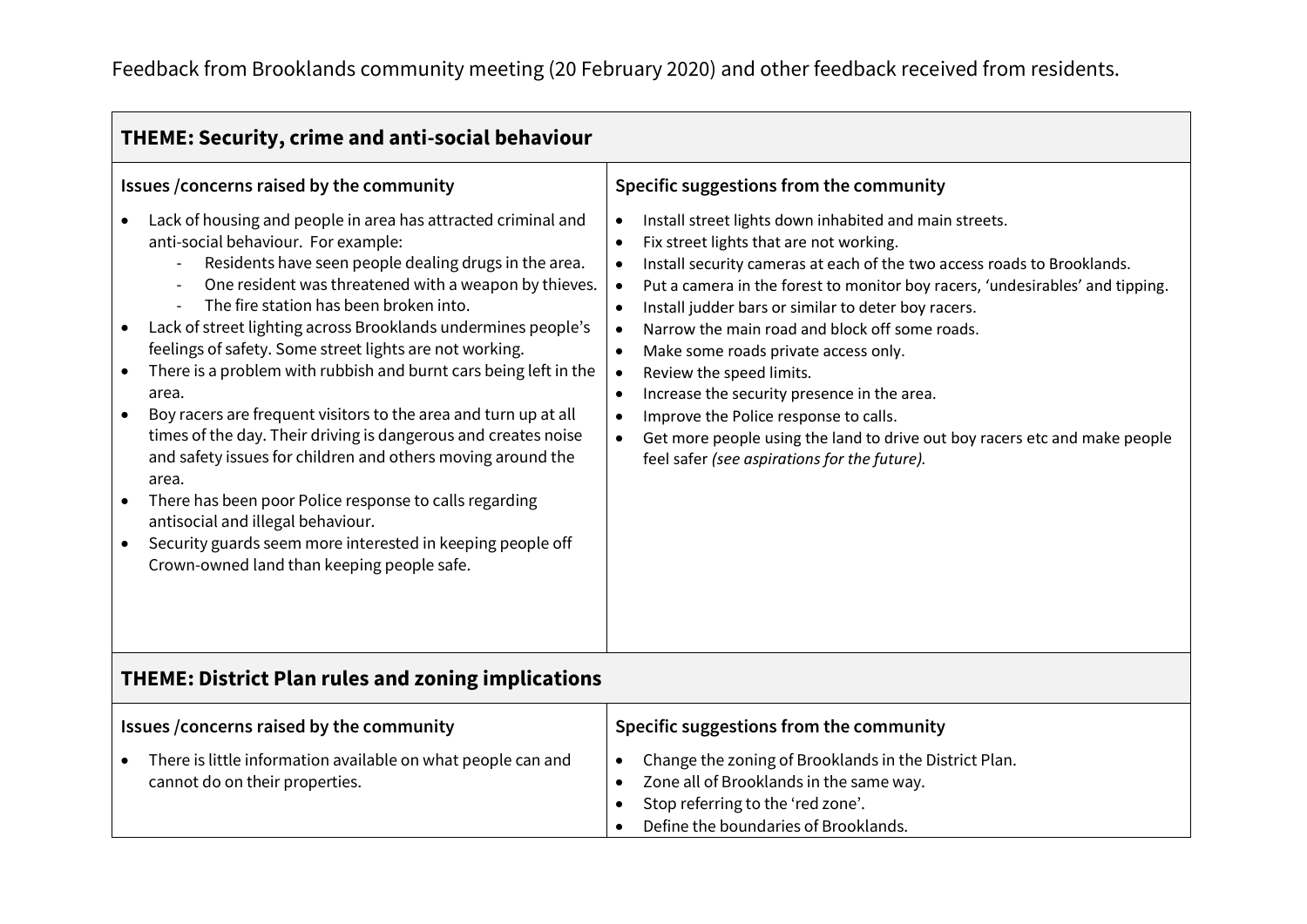| There is confusion about when the 'residential red-zone'<br>changed to 'former residential red zone' and what that means<br>now.<br>'Red zoned' property owners are concerned they cannot do<br>anything with their properties but others can raise their land<br>around them.<br>There is stigma associated with being in a 'red zone'.<br>$\bullet$<br>Uncertainty about the future of the area means people feel<br>unable to make firm plans for their properties.<br>People want to know how they can achieve code compliance<br>$\bullet$<br>(one resident referring to NZ3604 standard) so they can get<br>insurance and maintain value in their properties. | Increase rating valuations.<br>If issues relating to flooding, infrastructure and maintenance cannot be<br>addressed, offer to purchase 'green zone' properties in the Earlham Street<br>area on the same basis as the Crown offer to property owners in the former<br>residential red zone. |
|---------------------------------------------------------------------------------------------------------------------------------------------------------------------------------------------------------------------------------------------------------------------------------------------------------------------------------------------------------------------------------------------------------------------------------------------------------------------------------------------------------------------------------------------------------------------------------------------------------------------------------------------------------------------|----------------------------------------------------------------------------------------------------------------------------------------------------------------------------------------------------------------------------------------------------------------------------------------------|
| <b>THEME: Getting action underway</b>                                                                                                                                                                                                                                                                                                                                                                                                                                                                                                                                                                                                                               |                                                                                                                                                                                                                                                                                              |
| Issues / concerns raised by the community                                                                                                                                                                                                                                                                                                                                                                                                                                                                                                                                                                                                                           |                                                                                                                                                                                                                                                                                              |
| There is concern about whether the Council will get work done.<br>For example, three years ago surveying was completed for<br>work on a drainage ditch along Kainga Road but the work was<br>never done (a job number was given but no action).<br>Who takes over when Regenerate Christchurch goes?<br>$\bullet$<br>What's the timeframe for things to be done?<br>$\bullet$<br>Is there a regeneration budget?<br>$\bullet$<br>Is there the possibility of any legal challenge with the transfer<br>$\bullet$<br>of land to the Council (e.g. by iwi) [Cr Daniels indicated not]                                                                                  |                                                                                                                                                                                                                                                                                              |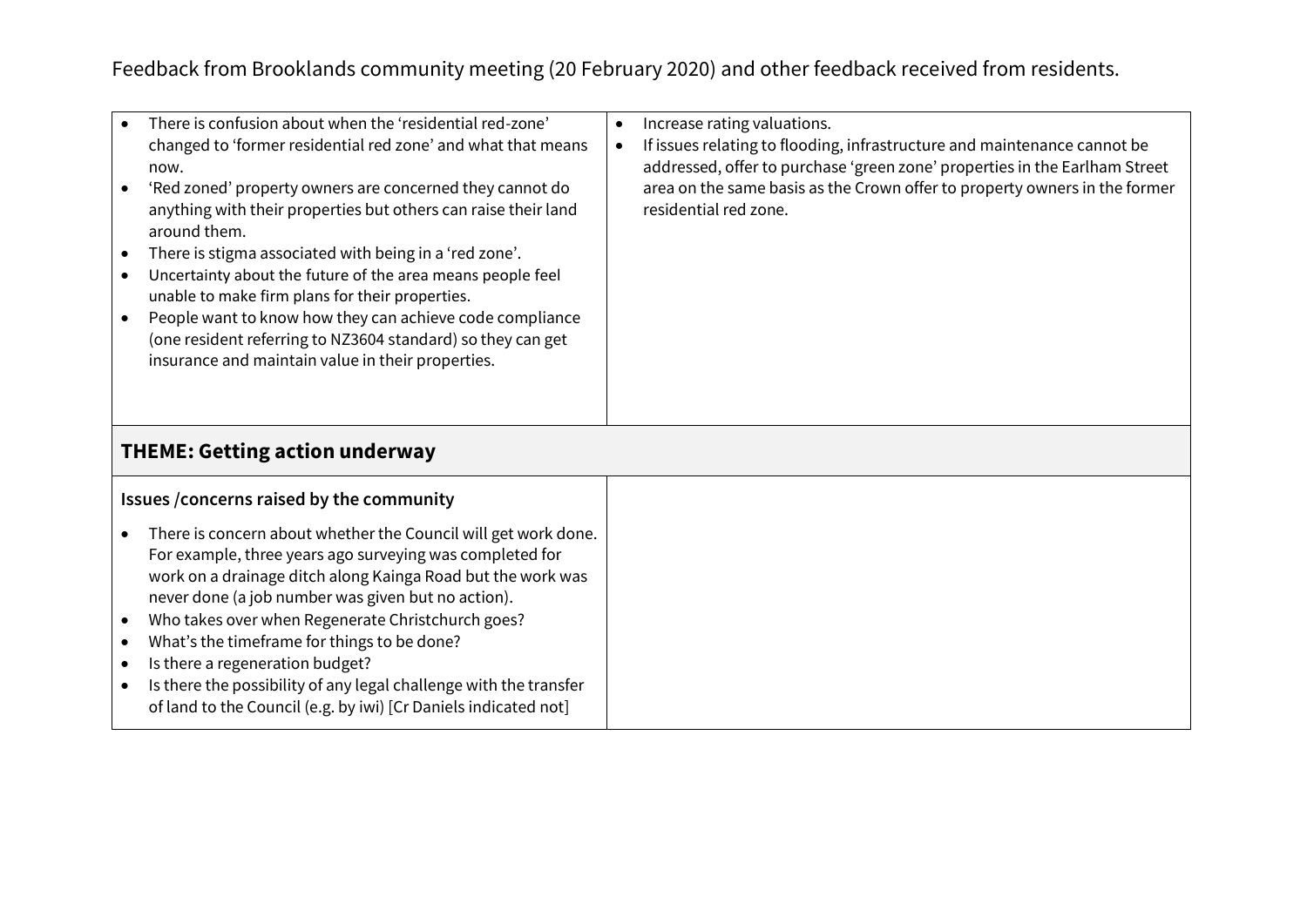## **ASPIRATIONS FOR THE FUTURE**

| <b>THEME: People feel safe</b>                                                                                                                                                                                                                                                                                                                                                                                                      |                                                                                                                                                                                                                                                                                                                                                                      |
|-------------------------------------------------------------------------------------------------------------------------------------------------------------------------------------------------------------------------------------------------------------------------------------------------------------------------------------------------------------------------------------------------------------------------------------|----------------------------------------------------------------------------------------------------------------------------------------------------------------------------------------------------------------------------------------------------------------------------------------------------------------------------------------------------------------------|
| Aspirations for the community<br>People feel safe living in Brooklands.<br>There is a safe environment for residents so they feel comfortable<br>$\bullet$<br>walking around.<br>Brooklands is safe for young children to get around.<br>$\bullet$<br>More people using the land drives out crime and anti-social<br>$\bullet$<br>behaviour (e.g. boy racers).                                                                      | Specific suggestions from the community<br>Create safer footpaths, walkways and road verges for children to<br>walk and cycle.<br>Ensure there are working street lights in inhabited areas.<br>Get people using the land.<br>Increase security in the area.<br>(See also suggestions relating to security in themes for Issues and Areas of<br>Concern)             |
| <b>Improved amenity for residents</b><br>Aspirations for the community<br>A small settlement in a 'winding' pathway, park-like reserve setting.<br>$\bullet$<br>Residents get better value from living in the area (through provision<br>$\bullet$<br>of services and infrastructure as for other parts of Christchurch).<br>The community has a place to gather (for meetings, groups and civil<br>$\bullet$<br>defence purposes). | Specific suggestions from the community<br>Provide a community hall (or similar).<br>Rebuild the Brooklands Community Hall at Brooklands<br>$\overline{\phantom{a}}$<br>Domain.<br>Enable the fire station to be used as a community gathering<br>place.                                                                                                             |
| Property values are increased.<br>$\bullet$                                                                                                                                                                                                                                                                                                                                                                                         | Provide industrial land for a bar/meeting place.<br>Provide better footpaths and access for cyclists, including<br>connections through to Kainga.<br>Put a walkway through Harbour Rd.<br>Repair the roads.<br>$\bullet$<br>Other than existing roads, make all other access by walking, cycling,<br>scootering or electric travel.<br>Get rid of the "Beirut look". |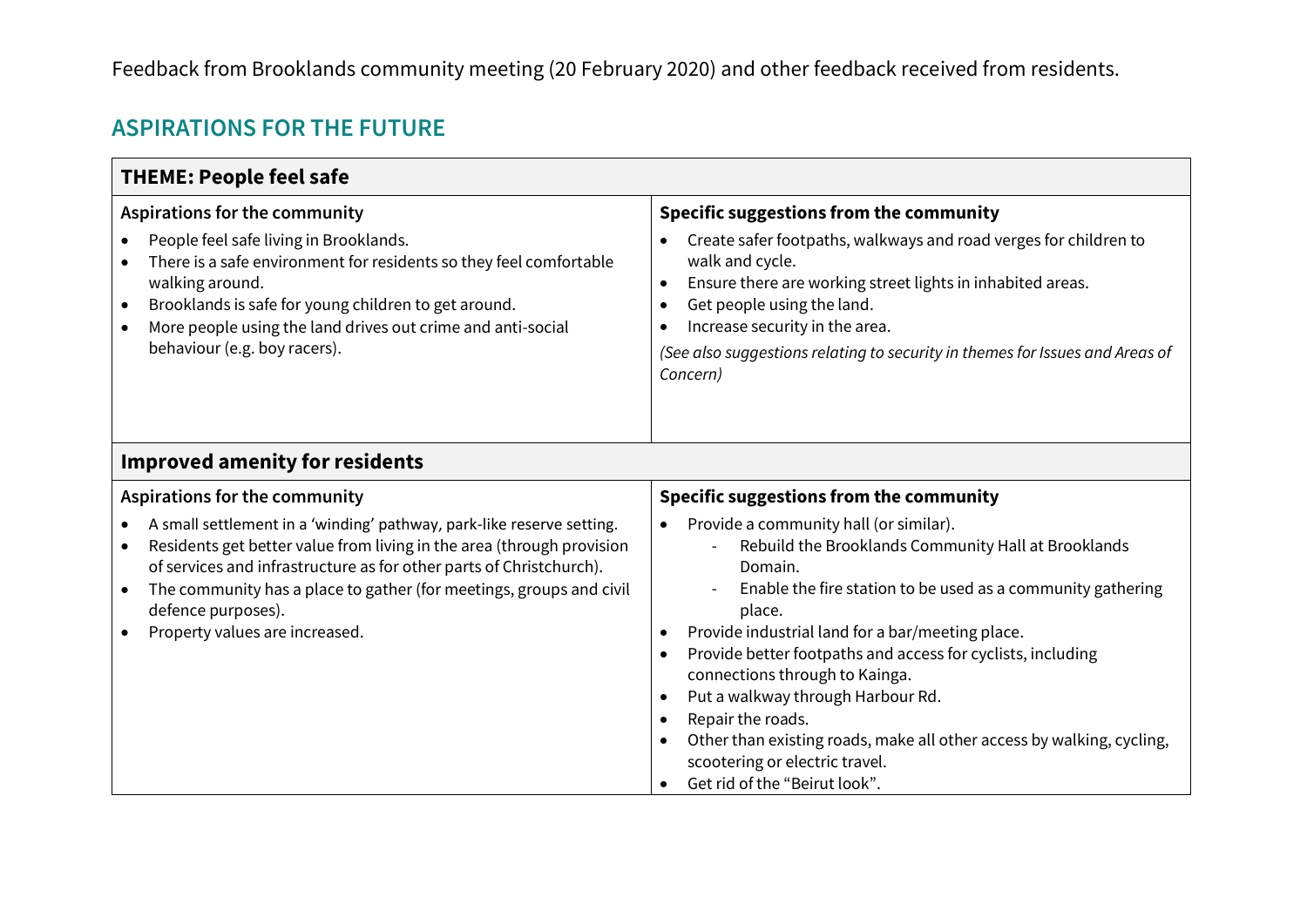|                                                                                                                                                                                                                                                                                                                                                                                                                                                                                                                                                                                                                                                                                                                                                        | Remove/reduce the stigma of being in a 'red zone'.<br>$\bullet$<br>Maintain vacant land to the same standard as at present.<br>Address flooding issues.<br>$\bullet$<br>(See also suggestions relating to flooding and infrastructure, services and<br>amenity in themes for Issues and Areas of Concern).                                                                                                                                                                                                                                                                                                                                                                                                                                                                                                                                                                                                                                                                                                                      |
|--------------------------------------------------------------------------------------------------------------------------------------------------------------------------------------------------------------------------------------------------------------------------------------------------------------------------------------------------------------------------------------------------------------------------------------------------------------------------------------------------------------------------------------------------------------------------------------------------------------------------------------------------------------------------------------------------------------------------------------------------------|---------------------------------------------------------------------------------------------------------------------------------------------------------------------------------------------------------------------------------------------------------------------------------------------------------------------------------------------------------------------------------------------------------------------------------------------------------------------------------------------------------------------------------------------------------------------------------------------------------------------------------------------------------------------------------------------------------------------------------------------------------------------------------------------------------------------------------------------------------------------------------------------------------------------------------------------------------------------------------------------------------------------------------|
| <b>Development of recreational opportunities</b>                                                                                                                                                                                                                                                                                                                                                                                                                                                                                                                                                                                                                                                                                                       |                                                                                                                                                                                                                                                                                                                                                                                                                                                                                                                                                                                                                                                                                                                                                                                                                                                                                                                                                                                                                                 |
| Aspirations for the community                                                                                                                                                                                                                                                                                                                                                                                                                                                                                                                                                                                                                                                                                                                          | <b>Specific suggestions from the community</b>                                                                                                                                                                                                                                                                                                                                                                                                                                                                                                                                                                                                                                                                                                                                                                                                                                                                                                                                                                                  |
| Brooklands is a recreation destination for people from all over<br>Christchurch and further afield.<br>There are walking and cycling tracks and other recreational facilities<br>throughout the green space of Brooklands.<br>Tracks are connected to other existing recreation areas such as<br>$\bullet$<br>Spencer Park, McLeans Island and reserves on the northern side of<br>the Waimakariri River.<br>There is increased activity in the area during the day and at night.<br>$\bullet$<br>Brooklands is a hub for fishing, whitebaiting, boating, jetskiing,<br>$\bullet$<br>waterskiing, kayaking, mountainbkin, walking/running (with or<br>without the dog) and horse-riding.<br>People use the Styx River for kayaking and other activity. | Develop walking and cycling tracks:<br>Connect to the tracks at Spencer Park<br>Make paths wide enough for scooters etc<br>Join up to Styx Living Laboratory and the Source to Sea<br>project<br>Create boardwalks in the area<br>Longer-term, continue access through to the recreational<br>reserves on the north side of the Waimakariri River (via clip<br>on walkway/cycleway over Main Road bridges).<br>Create BMX tracks.<br>Develop sports training parks.<br>$\bullet$<br>Create a dog park and/or dog agility park.<br>$\bullet$<br>Install picnic and BBQ facilities.<br>Provide for other activities such as archery, fishing, boating, canoeing,<br>bowling.<br>Develop the boat ramp area so families can picnic, boat and enjoy<br>the lagoon.<br>Create an eco-camp site in the area (with composting toilets etc).<br>Develop a rowing lake in the lower part of the lagoon.<br>Plant an orchard forest where all are welcome to the fruit.<br>Repair the Domain to a useable state for residents / visitors. |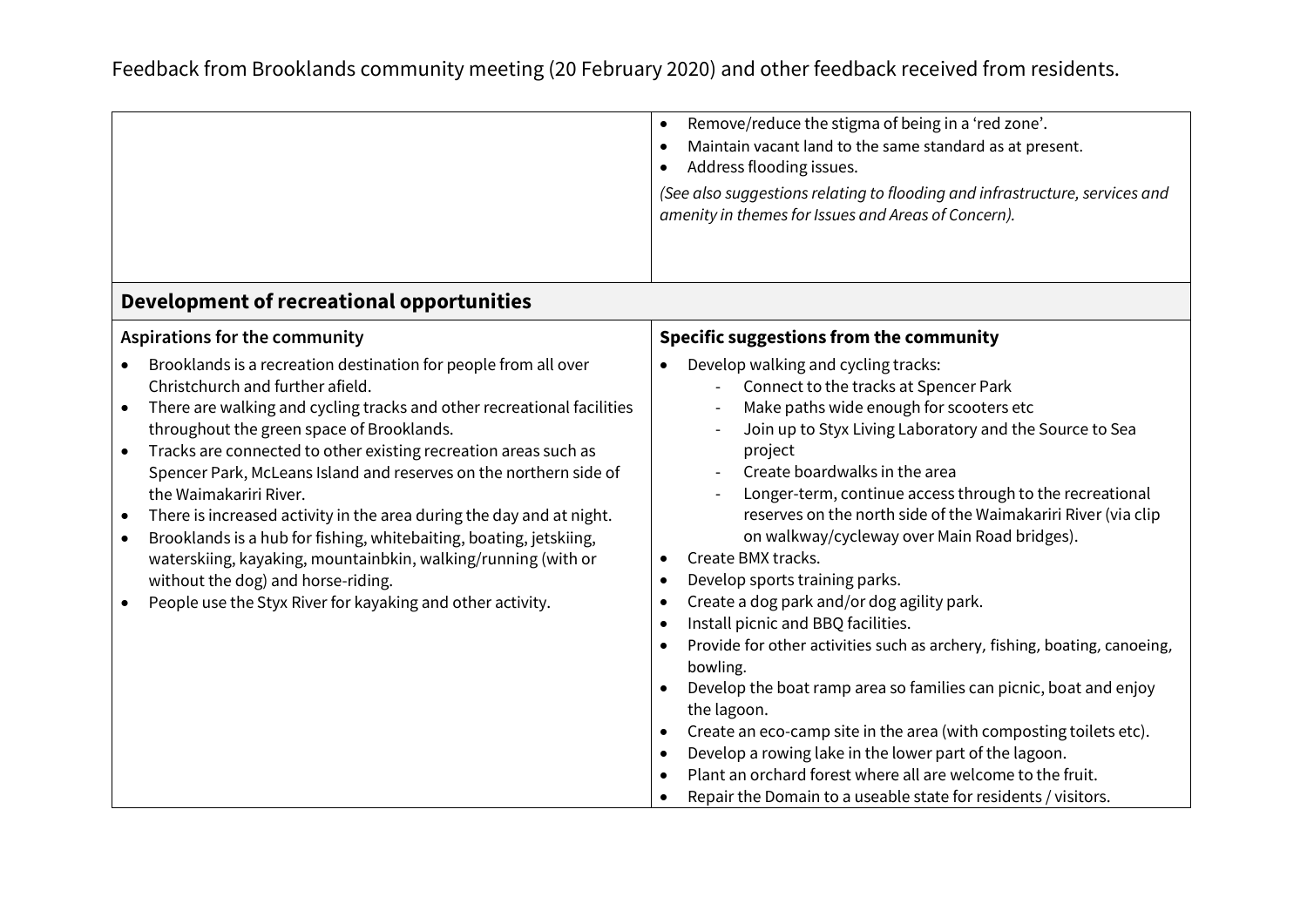|                                                                                                                                                                                                                                                                                                                                                                                                                                               | Install local history panels (e.g. pointing out location of local pā,<br>trading route etc).<br>Once walkways are in place, provide opportunity for food vendors in<br>the weekends.<br>Allow community groups to use vacant land.<br>Create an 'unplug and play' zone with:<br>A small business hub with affordable rents for recreation-<br>related businesses (e.g. sporting equipment hire, guided<br>tours, bike repairs, adventure tourism)<br>A learning zone for school children<br>Buildings that are removeable and reflect requirements for<br>living in a flood management area<br>Incorporate a café and new community centre/ museum/<br>information centre, including displays of history for visitors to<br>the area<br>Draw design ideas from the Groynes, Lake Hood, and the<br>West Coast Wilderness Trail. |
|-----------------------------------------------------------------------------------------------------------------------------------------------------------------------------------------------------------------------------------------------------------------------------------------------------------------------------------------------------------------------------------------------------------------------------------------------|--------------------------------------------------------------------------------------------------------------------------------------------------------------------------------------------------------------------------------------------------------------------------------------------------------------------------------------------------------------------------------------------------------------------------------------------------------------------------------------------------------------------------------------------------------------------------------------------------------------------------------------------------------------------------------------------------------------------------------------------------------------------------------------------------------------------------------|
| <b>Restoration of the natural environment</b>                                                                                                                                                                                                                                                                                                                                                                                                 |                                                                                                                                                                                                                                                                                                                                                                                                                                                                                                                                                                                                                                                                                                                                                                                                                                |
| Aspirations for the community                                                                                                                                                                                                                                                                                                                                                                                                                 | <b>Specific suggestions from the community</b>                                                                                                                                                                                                                                                                                                                                                                                                                                                                                                                                                                                                                                                                                                                                                                                 |
| Brooklands is restored to the paradise it was.<br>Brooklands is a peaceful place where people can come to enjoy the<br>natural environment.<br>The waterways and lagoon are rejuvenated as a place of sanctuary<br>for wildlife and the people of Christchurch.<br>School groups are attracted to the area to learn about the<br>$\bullet$<br>environment.<br>People come to the lagoon for passive recreation and the birdlife.<br>$\bullet$ | Create an ecological reserve.<br>Design the reserve as a winding open pathway.<br>$\bullet$<br>Plant more native plants.<br>$\bullet$<br>Rejuvenate/develop the wetlands.<br>$\bullet$<br>Expand the Seafield Bird Sanctuary.<br>$\bullet$<br>Undertake rodent control.<br>$\bullet$<br>Protect the ecological value of the Styx River<br>Keep waste out of the river.                                                                                                                                                                                                                                                                                                                                                                                                                                                         |